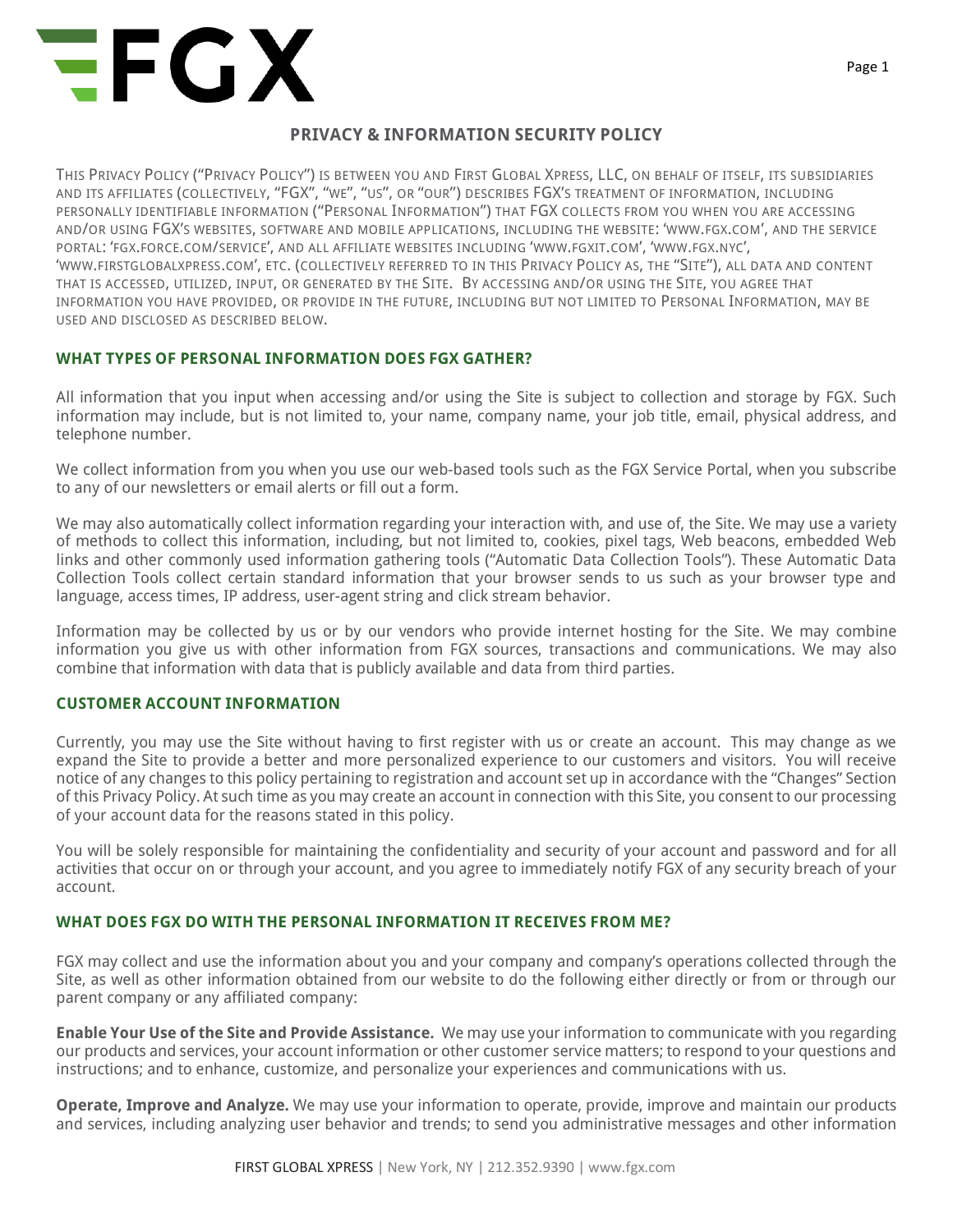# **EFGX**

about FGX and its product offerings; to investigate or take action regarding violations or suspected violations of law or our terms; and to maintain the integrity of our network and address security issues.

**Marketing and Promotion.** We may use your information to communicate with you about products and services; administer surveys or other features; and display relevant marketing to you. Information collected from any source may be combined to improve products and services and enable more targeted, tailored communications. It may also be aggregated and made available without identifying you to ascertain trends, products, security/privacy patterns and research, internal record keeping and reporting, measuring and reporting learning, performance and other statistical information concerning any aspect of our Services and the Site.

#### **DOES FGX SHARE THE PERSONAL INFORMATION IT RECEIVES?**

Information about our customers is an important part of our business and we are not in the business of selling it to others. We share customer information only as described below.

We may provide your information to our subsidiaries and affiliates (the "FGX Companies"). Unless not permitted by applicable law, all companies within the FGX Companies share information collected through the Site and may contact you directly.

We employ other companies (including our affiliates) and individuals to perform functions on our behalf. FGX works with a global network of carriers, agents, and brokers (our "partners") who provide operational services in support of our logistical offerings. Our partners are contractually required to use any data they can access only for operational purposes and to never disclose these data to third parties.

We release Personal Information when we believe release is appropriate to comply with the law; enforce or apply Privacy Policy and other agreements; or protect the rights, property or safety of our company, our users or others. This includes exchanging information with other companies and organizations for fraud protection and credit risk reduction. Obviously, however, this does not include selling, renting, sharing or otherwise disclosing personally identifiable information from customers for commercial purposes in a way that is contrary to the commitments made in this Privacy Policy.

If our company is acquired by or merged with or into another entity, or if our assets or business is sold or transferred to another entity, your personal information may be transferred to such entity as part of the transaction, and that entity and its affiliates may use your personal information under the terms of their own privacy policies which may differ from this Privacy Policy.

Other than as described above, you will receive notice when information about you might go to third parties and you will have an opportunity to choose not to share the information. We will not share your personal information for this purpose without your prior consent.

## **DATA RETENTION AND OPTING-OUT**

We may collect and store your data for as long as you continue to access the Site and/or use the Services. You are not required to provide Personal Information in order to access the Site and/or view information regarding the services but must provide Personal Information in order to obtain services from us via communications made through the Site. Please note that after you cease to access the Site, your data is not automatically deleted and will continue to exist, with all information associated with your account being subject to use, sharing, and retention as stated in this Privacy Policy. You are entitled to opt out of any disclosure of Your Personal Information to a third party or use of Your Personal Information for a purpose incompatible with the purpose for which it was originally collected or subsequently authorized by You by emailing us at systems@fgx.com.

## **INFORMATION SECURITY**

Information security is important to FGX. We have established appropriate physical, electronic and managerial safeguards to protect the information we collect from you or about you. These safeguards are regularly reviewed to protect against unauthorized access, disclosure and improper use of your information, and to maintain the accuracy and integrity of that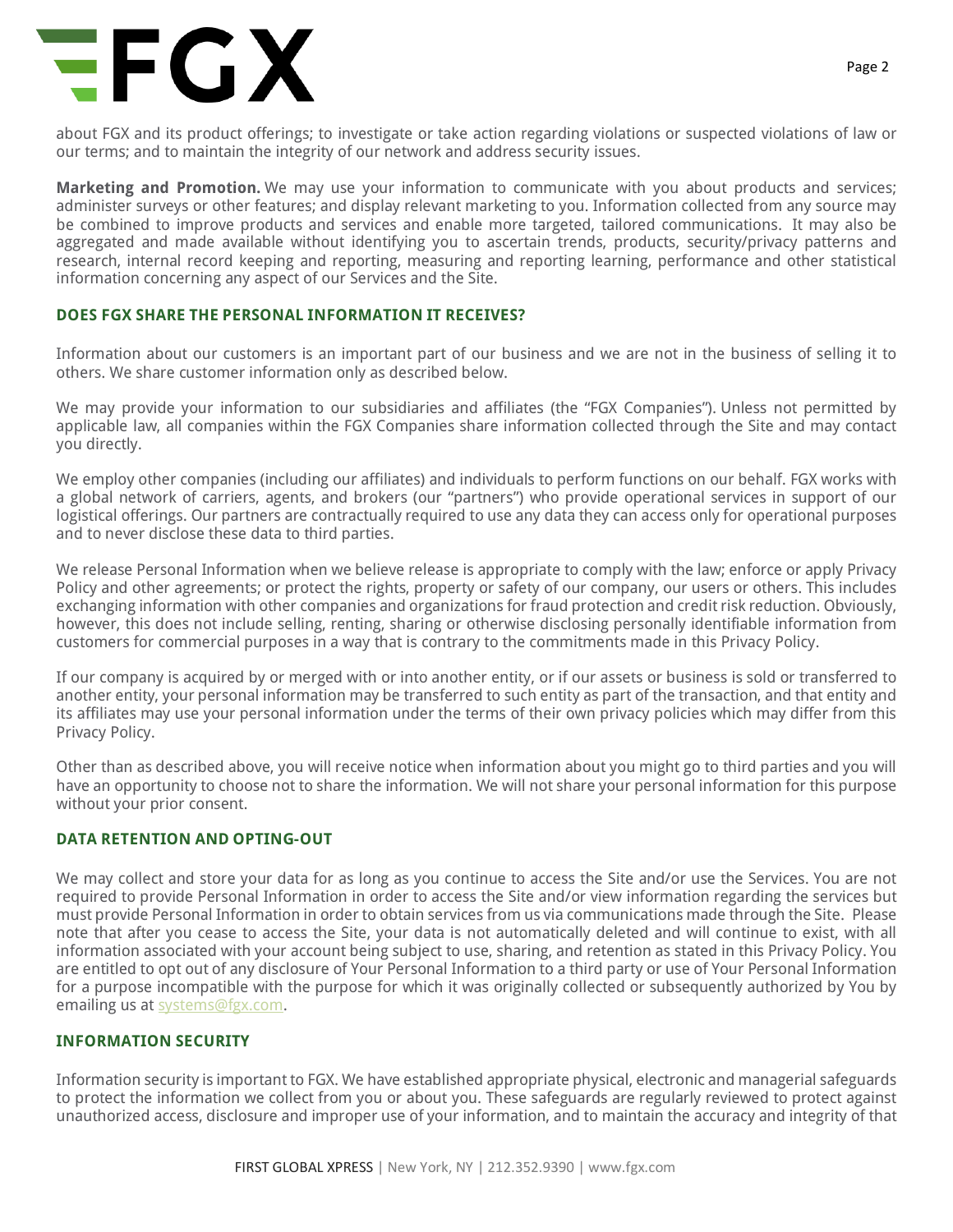# **EFGX**

data. We use a variety of security measures, including encryption and authentication tools, to help protect your information. However, like other companies, FGX cannot guarantee 100% the security or confidentiality of the information you provide to us. Consequently, while we endeavor to safeguard your Personal Information against unauthorized access and disclosure, we do not warrant or guarantee the absolute security of any Personal Information you transmit to, from or through the Site. In the event that we become aware of a security breach involving your Personal Information stored by or for us, we may notify you by posting such information to the Site or via email, to the extent available in connection with the Services.

#### **THIRD PARTY PRIVACY POLICIES**

Once you leave this Site, whether independently or via links from the Site, the privacy policies of the Website to which you migrate will apply. This Privacy Policy applies to your interactions with this Site only.

#### **INTERNATIONAL USERS AND STATE RESTRICTIONS**

Our operations are conducted within the United States. Regardless of where you live, you consent to have your Personal Information transferred, processed and stored in the United States, and allow FGX to use and collect your personal information in accordance with this Privacy Policy. Please note that the Site is not intended for use by a person in any state or country where such use would be contrary to local laws or regulations.

**International Users:** If you access the Site outside the United States, your connection may be through and to servers located in your country or the United States. Any Personal Information you provide may be processed and maintained in the United States on servers and/or other network systems operated by or for FGX's benefit. IF THE JURISDICTION IN WHICH YOU ARE LOCATED OR YOUR COUNTRY OF ORIGIN HAS LAWS OR REGULATIONS WHICH REQUIRE THAT YOUR PERSONAL INFORMATION BE RECEIVED, USED, SAVED, TRANSFERRED AND/OR OTHERWISE HANDLED IN A MANNER DIFFERENT THAN AS STATED IN THESE THIS PRIVACY POLICY, THEN YOU ARE NOT AUTHORIZED TO UTILIZE THE SERVICES. If you access the Site from and/or reside outside of the United States, your information may be stored, transmitted and shared in accordance with U.S. data privacy laws which may not be equivalent to those in effect in your country. YOU EXPRESSLY AGREE THAT YOU WILL NOT USE THE SITE WITH ANY EXPECTATION OF GREATER PRIVACY RIGHTS THAN THOSE TO WHICH YOU HAVE EXPRESSLY AGREED AS STATED IN THIS PRIVACY POLICY.

**Notice to California residents about your California privacy rights:** In addition to the other rights described in this policy, if you are a customer residing in California, you have the right to request information regarding the third parties with whom FGX has shared customer personal information for direct marketing purposes during the past year. You have the right to submit a request to FGX at its designated address and receive the following information within 30 days of its receipt of that request: (1) the types of personal information disclosed to third parties during the immediately preceding calendar year, (2) the names and addresses of third parties that received the personal information, and (3) if the nature of a third party's business cannot be reasonably determined from the third party's name, examples of its products or services. You are entitled to receive a copy of this information in a standardized format. Information provided will not be specific to you individually. All such requests must be in writing and sent to FGX's designated contact information set forth in the "Connect" Section.

#### **APPLICABILITY TO CHILDREN**

FGX takes the privacy of children seriously. The Site is not directed at children, we do not knowingly collect personal information from children under the age of 13 through the Site and we request that children under the age of 13 not download the Site or submit any personal information through the Site. If we are advised in writing that we have inadvertently received or collected personal information from a child under 13 years of age, we will remove such information from our database.

# **CHANGES**

We may update this Privacy Policy from time to time without prior notice. Any changes to our Privacy Policy will become effective upon posting of the updated Privacy Policy on our website at www.fgx.com. We encourage you to bookmark our Internet sites and to periodically review them to ensure familiarity with the most current version of our Privacy Policy. We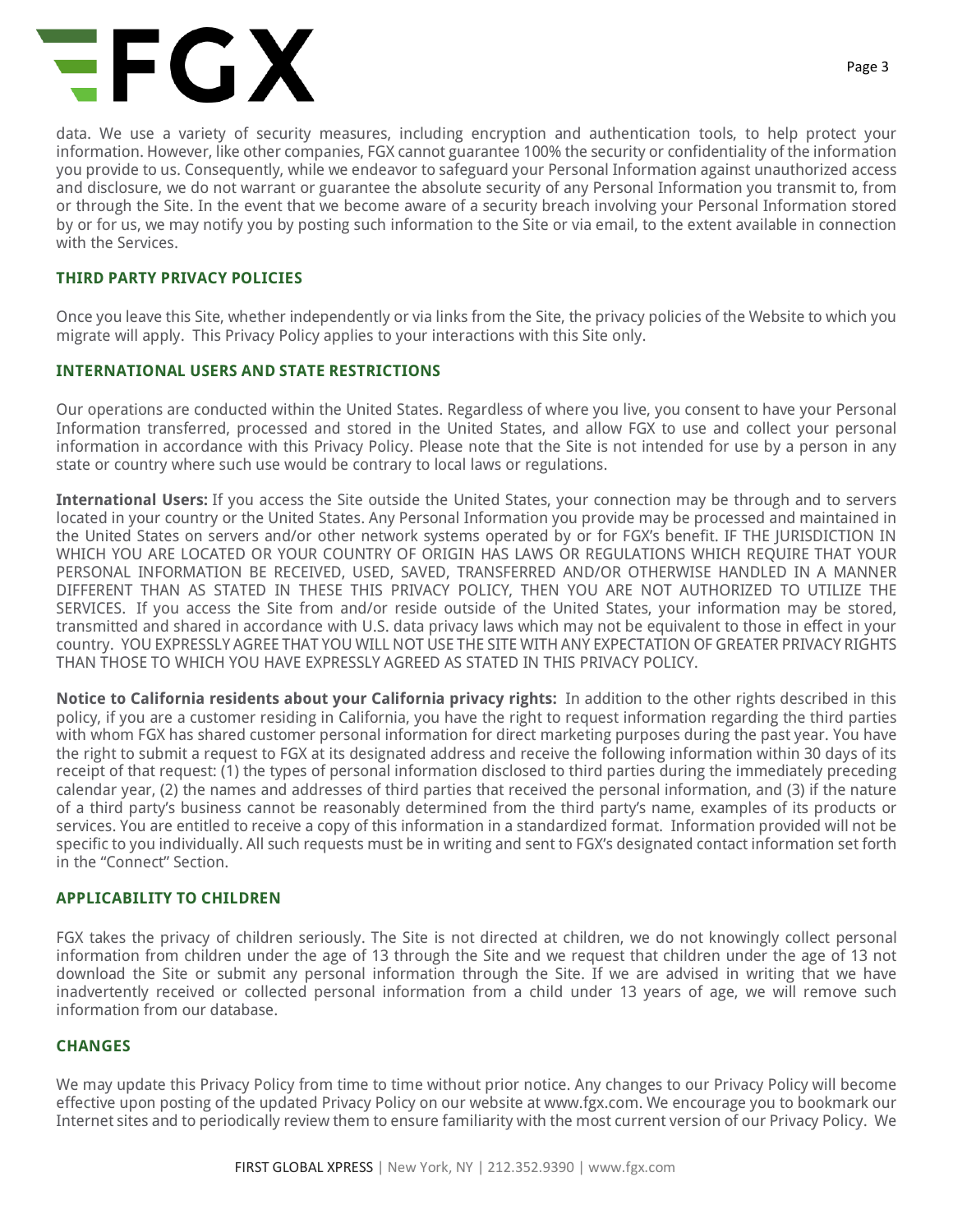# EFGX

may ask you to affirmatively acknowledge consent to any changes to this Policy (e.g., by checking a box or clicking a button) at the time of your next interaction with the Site that requires provision of Personal Information as a condition of continuing use of the Site.

# **EURO ZONE & GDPR**

The laws in the European Economic Area and some other jurisdictions require us to provide Users, to the extent those laws apply to such Users, with the following information:

FGX fully complies with the General Data Protection Regulations (GDRP) when dealing with your personal data. Further details on the GDPR can be located at www.ioc.gov.uk. Under the Data Protection Act 1998 and the General Data Protection Regulations 2018 you have the right to request a copy of the personal information we hold and to have any inaccuracies corrected. You can always ask for your information to be deleted, to do so contact systems@fgx.com. However, we will hold data in line with statutory and recommended guidelines. FGX is a B2B logistics provider, and as such hold mainly commercial data, with very little personal data being collected or held. Additionally, our website is not intended for children and we do not knowingly collect data relating to children.

Under no circumstances at all would we sell Your Personal Information to anyone, for any reason, at any time.

The use and disclosure of your Personal Information occurs only as follows:

- 1. to provide the Service; and that service would include the collection of the following data:
	- **Identity Data** includes first name, last name, username or similar identifier.
	- **Contact Data** includes billing address, delivery address, email address and telephone numbers.
	- **Financial Data** includes company bank account and company payment card details.
	- **Transaction Data** includes only details about payments to and from you or your company, and other details of products and services your company has purchased from us.
	- **Technical Data** includes internet protocol (IP) address, your login data, browser type and version, time zone setting and location, browser plug-in types and versions, operating system and platform and other technology on the devices you use to access our website.
	- **Profile Data** includes your username and password, purchases or orders made by your company.
	- **Usage Data** includes information about how you use our website, products and services.
- 2. to analyze website and service usage and to improve the Services and/or Website;
- 3. to deliver to You any administrative notices, alerts and communications relevant to Your Use of the Website;
- 4. for market research, project planning, troubleshooting problems, detecting and protecting against error, fraud or other criminal activity;
- 5. by disclosing Your Personal Information to third party service providers appointed by Us in order to enable Us to provide the Website and Services to You, and who are bound by these same privacy restrictions;
- 6. In addition, we may disclose Personal Information to law enforcement, other government officials, or other third parties as We, in Our sole discretion, believe necessary or appropriate in connection with an investigation of fraud, intellectual property infringements, or other activity that is illegal or may expose Us to legal liability, or in connection with a merger, consolidation, or sale of Our assets.
- 7. You are entitled to opt out of any disclosure of Your Personal Information to a third party or use of Your Personal Information for a purpose incompatible with the purpose for which it was originally collected or subsequently authorized by You by emailing us at systems@fgx.com.

#### **GOVERNING LAW**

The Site and this Privacy Policy are governed by the laws of the State of New York and all disputes shall be subject to the jurisdiction of the courts serving New York County, New York. The parties agree to waive all right to a jury trial in